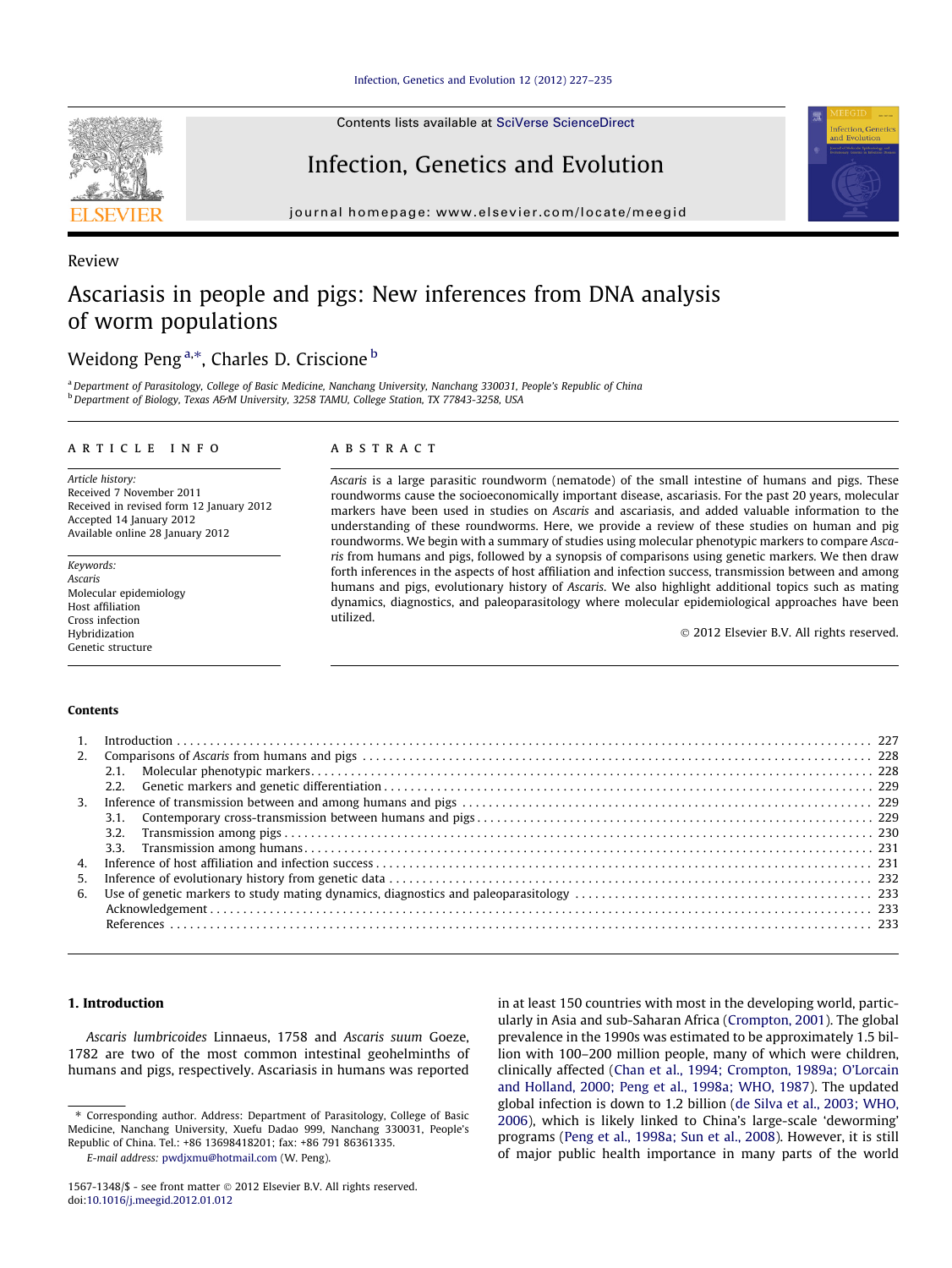and is considered a neglected tropical disease ([Dold and Holland,](#page-7-0) [2011a; Hotez et al., 2008](#page-7-0)). A large body of research across multiple countries indicates that people, especially children, with this infection can suffer from some degree of nutritional deficit, cognitive impairment, intestinal complications, and occasionally death (e.g., [Crompton and Nesheim, 2002; Bundy and Guyatt, 1996; Ste](#page-7-0)[phenson, 1987; Thein-Hlaing, 1993; Zhou et al., 1999](#page-7-0)). Importantly, the global disability-adjusted life-years (DALYs) lost as a result of infection from A. lumbricoides is estimated at 10.5 million ([Stephenson et al., 2000](#page-8-0)).

Ascariasis of pigs is of major economic significance due to production losses linked to reduced feed conversion efficiency and losses to the meat industry associated with the condemnation of 'milk-spot' livers ([Roepstorff and Nansen, 1998; Stewart and Hale,](#page-8-0) [1988\)](#page-8-0). The prevalence of A. suum depends on management practices of pig farms and also varies with geographical regions, but few swineries are completely free of infection [\(Boes et al., 2000;](#page-7-0) [Nansen and Roepstorff, 1999; Nganga et al., 2008; Weng et al.,](#page-7-0) [2005\)](#page-7-0). Infections of A. suum can cause similar problems in pigs as in people infected with A. lumbricoides. Briefly, some degree of migration of larval A. suum through the liver and lungs of pigs appears to be associated with decreased food intake, increased nitrogen loss and acute allergic asthma. Infections of adult A. suum in the intestine of pigs can cause chronic decreased food intake and increased nutrient excretion as well as mal-absorption, accompanying villus atrophy, impaired absorption of vitamin A and temporary lactose intolerance [\(Copeman and Gaafar, 1972; Forsum et al.,](#page-7-0) [1981; Pérez et al., 2001\)](#page-7-0).

Because of the economic and health importance of Ascaris infections, there has been much interest in elucidating the epidemiology/epizoology of ascariasis transmission in natural (including farmed host) populations or via controlled experimental infections. Classically and necessarily this entails quantifying worm burdens (i.e., number of worms per host, a.k.a., infection intensity, or egg counts per gram of feces (EPG) as an indirect measurement of infection intensity). Many factors have been examined as potential correlates that explain the variation in worm burdens among individuals. Such variables have included host genetics or immunological response [\(Dold and Holland,](#page-7-0) [2011b; Nejsum et al., 2009a; Williams-Blangero et al., 1999\)](#page-7-0), individual or household predisposition, swine raising conditions, and the age, sex, and social/economic status of the human host (e.g., [Holland, 2009; Peng et al., 1996; Roepstorff et al., 1999; Walker](#page-7-0) [et al., 2011\)](#page-7-0). Such epidemiological studies based on worm burdens have proven instrumental in elucidating variables related to the distribution of Ascaris parasites among hosts and are necessary to help reduce, control, or eliminate worm burdens. However, worm counts provide little insight into such questions as crossinfection between humans and pigs, patterns of exposure to infection (clumped infection or trickle infection), detection of early infection in the host (tissue-migratory juvenile stages), dynamics of transmission and evolution of ascariasis, and population structure of Ascaris spp. On the other hand, molecular markers and population genetic analyses of the parasites, for example, can help elucidate parasite dispersal at several scales (e.g., among host individuals, populations and species), and thus complement traditional epidemiological studies to provide a thorough understanding of Ascaris transmission. Population genetic analyses also provide important parameters for understanding the evolutionary potential of parasite populations. For instance, estimates of parasite inbreeding are critical for predicting the dynamics of drug-resistance evolution (e.g., [Schwab et al., 2006\)](#page-8-0). Here we provide a review of how molecular markers have been used to elucidate the ecology, evolution, infection dynamics, and epidemiology of Ascaris.

#### 2. Comparisons of Ascaris from humans and pigs

#### 2.1. Molecular phenotypic markers

There is still a longstanding debate with regards to the separate species status of A. lumbricoides and A. suum ([Anderson, 2001;](#page-6-0) [Crompton, 2001; Macko and Dubinsky, 1997; Peng et al., 2007\)](#page-6-0). Taxonomic uncertainty stems from the limited and inconsistent morphological distinction between the two roundworms ([Kurim](#page-7-0)[oto, 1974](#page-7-0) and references therein). This problem is not just a taxonomic issue, but also an important epidemiological concern with direct implications for the development and implementation of any control program for ascariasis. For example, without a diagnostic marker, how is it possible to ascertain if there is any shared ascarid transmission between humans and pigs? Consequently, in areas of human–pig sympatry, how can one determine if control measures should target only infected people (as is usually carried out) or both infected humans and pigs at same time? Cross-infection experiments have shown that Ascaris of pig origin can infect humans and vice versa [\(Galvin, 1968; Takata, 1951](#page-7-0); reviewed in [Crompton, 1989b\)](#page-7-0). These experiments highlight both humans and pigs are possible hosts for each other's Ascaris parasite; however, these experiments do not reveal transmission in natural settings nor do they reveal if there is any cross breeding between the host-associated worms.

In attempts to find a diagnostic character or ascertain species status, several studies have examined protein, antigenic, or expressed DNA profiles between worms obtained from humans and those from pigs [\(Abebe et al., 2002a,b; Alba et al., 2009; Kennedy](#page-6-0) [et al., 1987; Kurimoto, 1974; Wu et al., 2010](#page-6-0)). Although a few differences have been noted, several of these studies are cofounded with geographic sampling (e.g., [Abebe et al., 2002a,b; Kennedy](#page-6-0) [et al., 1987; Kurimoto, 1974](#page-6-0)). For example, [Kennedy et al. \(1987\)](#page-7-0) note that their samples may represent geographic genetic differentiation as human worms came from India and pig worms came from Scotland. As discussed below, Ascaris populations (among humans or pigs) across broad geographic locations do indeed show high genetic structuring when examined with neutral genetic markers.

Enzyme electrophoresis also has been used as a technique to examine for diagnostic differences between human and pig Ascaris. [Nascetti et al. \(1979\)](#page-7-0) examined pig worms from Italy and human worms from Italy, Egypt, and India. Of the 21 loci, 4 (malate dehydrogenase-3, glucose-6-phosphate dehydrogenase, esterase-2, and aldolase) showed fixed allelic differences between human and pig Ascaris. [Nadler \(1987\)](#page-7-0) examined human and pig worms from the USA and found 15 (out of 18) monomorphic loci and 1 locus (superoxide dismutase, which was not studied by [Nascetti et al.,](#page-7-0) [1979\)](#page-7-0) that was fixed between host species. However, malate dehydrogenase-3 and glucose-6-phosphate dehydrogenase could not be resolved by [Nadler \(1987\)](#page-7-0), and aldolase, a locus shown to be fixed in [Nascetti et al. \(1979\)](#page-7-0), was monomorphic ([Nadler, 1987](#page-7-0)). No fixed differences were found in the 13 loci tested in [Anderson](#page-6-0) [et al. \(1993\).](#page-6-0) Interestingly, malate dehydrogenase-3 was one of the eight monomorphic loci found in the sympatric samples of humans and pigs in Guatemala. Thus, enzyme markers that were once thought to be diagnostic turned out not to be so as additional studies were conducted. Allele frequency differences in allozymes have been used to determine if there is genetic differentiation between sympatric human and pig samples of Ascaris (e.g., [Anderson](#page-6-0) [et al., 1993](#page-6-0)). However, the low polymorphism of allozymes has largely limited their utility in this regard [\(Anderson, 2001](#page-6-0)).

An important caveat to using the above mentioned phenotypic markers (i.e., morphology and expressed proteins) as diagnostic markers is that they are subject to environmental induced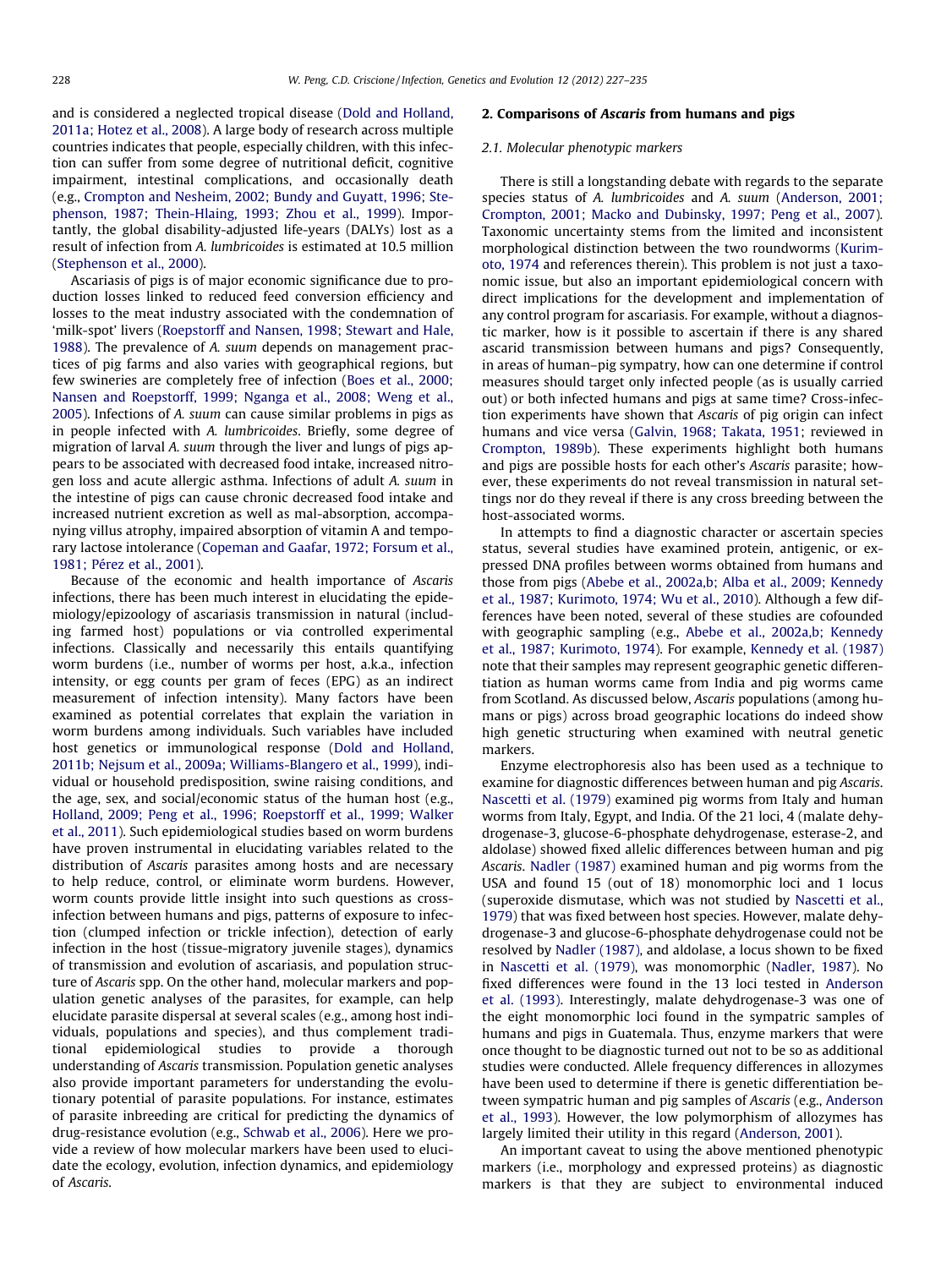variation or expression. For instance, human worms are often collected after treatment with an antihelminthic drug, whereas pig worms are often collected from untreated slaughtered pigs (e.g., [Abebe et al., 2002a,b; Alba et al., 2009; Kennedy et al., 1987;](#page-6-0) [Kurimoto, 1974; Nascetti et al., 1979; Wu et al., 2010](#page-6-0)). As [Abebe](#page-6-0) [et al. \(2002a\)](#page-6-0) discussed with regard to a protein assay, ''it is difficult to assert at this stage whether the appearance of the different spots encountered in human Ascaris is due to the effect of the drug''. Importantly, the host environment itself could play a role in the expression of parasite phenotypic characters ([Perkins](#page-8-0) [et al., 2011](#page-8-0)). It is unknown if the human or pig environment can differentially alter Ascaris protein expression, structure, or splicing; nonetheless, any such change could lead one to falsely conclude that a marker is diagnostic when in fact it was just an environmental alteration. In contrast, genetic markers, e.g., DNA sequence data, are not subject to the above mentioned caveat.

#### 2.2. Genetic markers and genetic differentiation

As with the molecular phenotypic markers, no fixed differences between human and pig Ascaris have been observed with genetic markers. However, analyses of either genetic allele frequency data or sequence data have provided substantial insight into the genetic structure between human and pig Ascaris. For example, within two villages in Guatemala, restriction enzyme digests of mitochondrial DNA (mtDNA) revealed 29 haplotypes that fell into two mtDNA clades with about 3–4% divergence. The haplotypes of these two clades were distributed non-randomly between human and pig hosts ([Anderson et al., 1993](#page-6-0)). However, there were a few identical worm haplotypes that were found infecting both host species. Using the same approach in two neighboring villages in China, [Peng et al. \(1998b\)](#page-8-0) also found significant frequency differences between the two host-associated populations, with also a few identical haplotypes shared by both host species. Additional work that used sequence data of the mitochondrial ND1 (NADH dehydrogenase subunit 1) and CO1 (cytochrome c oxidase subunit 1) genes in China also revealed in each of six provinces, significant structure between human and pig Ascaris [\(Peng et al., 2005\)](#page-8-0). Analyses with 23 autosomal microsatellite loci ([Criscione et al., 2007a\)](#page-7-0) confirm significant structure between humans and pig Ascaris on a local scale in Guatemala and China [\(Criscione et al., 2007b](#page-7-0)). Levels of genetic structure (when reported) in these studies tends to be high with  $F_{ST}$  (or related analogs; see [de Meeûs et al., 2007](#page-7-0) for *F*-statistics definitions) ranging from 0.18 to 0.65.

Hierarchical analyses have also been used to test for genetic structure between human and pig roundworms. Here, variation among geographic populations is taken into account before testing variation between the two host species (i.e., populations of a host species are nested within host species). Interestingly, results from regional analyses (i.e., among locations within a country/continent) contrast with global analyses (i.e., comparisons made across continents). For instance, between two Guatemalan villages [Ander](#page-6-0)[son and Jaenike \(1997\)](#page-6-0) found that  $G_{PH}$  (*F*-statistic analog of populations within a host species) for single copy nuclear loci was 0.024 and for mtDNA it was 0.04, whereas  $G_{HT}$  (*F*-statistic analog of between host species) was 0.193 for single copy nuclear loci and 0.547 for mtDNA. Thus, at a regional scale, there is more genetic structure between host species than among populations within a host species. Comparable results in China are obtained when the ND1 data are reanalyzed from [Peng et al. \(2005\).](#page-8-0)  $\Phi_{PH}$  (*F*-statistic analog of populations within a host) was 0.069 and  $\Phi_{\text{HT}}$  (*F*-statistic analog of between host species) was 0.482. [Analysis of molecular variance (AMOVA) conducted with Arlequin v3.5.1 [\(Excoffier and](#page-7-0) [Lischer, 2010](#page-7-0)). Both values are significantly  $>0$  ( $p < 0.01$ ) based on 10,000 permutations of haplotypes among populations within host species or populations between host species, respectively.] In contrast, the global hierarchal analyses of [Anderson and Jaenike](#page-6-0) [\(1997\)](#page-6-0) showed greater differentiation among populations within a host species than between host species at both single copy nuclear loci  $(G_{PH} = 0.191; G_{HT} = 0.091)$  and mtDNA  $(G_{PH} = 0.366;$  $G_{\text{HT}}$  = 0.150). Similarly, Bayesian clustering analyses of multilocus microsatellite genotypes of individual worms showed genetic differentiation between populations which was primarily driven by global geography, with secondary differentiation resulting from host affiliation within locations [\(Criscione et al., 2007b\)](#page-7-0). As a caveat, we note that classification into regional versus global is a qualitative assessment of geographic distance and that political and cultural boundaries do not equate to geographic boundaries. Nonetheless, the global analyses conducted thus far obviously incorporate a broader geographic area. The point we wish to illustrate is that the patterns of genetic differentiation between humans and pigs are reversed when comparing "regionally" versus ''globally''. This pattern is important as it suggests that there may not have been a single split resulting in a single human Ascaris lineage and a single pig Ascaris lineage (see Section [5](#page-5-0)).

The first internal transcribed spacer (ITS1) of the rDNA has also been examined at regional and global scales. [Zhu et al. \(1999\)](#page-8-0) observed a nucleotide sequence difference of 1.3% in a  $\sim$ 300 bp region of ITS1 of the rDNA between human and pig Ascaris. However, the limited number of samples from widely separated geographical locations made the interpretation from this study guarded. [Peng et al. \(2003\)](#page-8-0) analyzed six human–pig Ascaris populations (6 provinces in China) that covered a great diversity in geography, climate and transmission characters. They found 5 ITS1 genotypes (G1–G5) for human Ascaris, of which 3 (G1–G3) were also detected in pig Ascaris. G1 was more common in humans (63–74%) whereas G3 more frequent in pigs (79–86%), indicating a nonrandom distribution of ITS1 genotypes between human and pig hosts. The frequencies of the other three genotypes were substantially lower for each of the two host species [\(Peng et al., 2003\)](#page-8-0). The predominant genotype G1 found in humans in China was also demonstrated to be the most prevalent genotypes in humans in Brazil although an additional genotype G6 was described ([Leles](#page-7-0) [et al., 2009](#page-7-0)). We note that ITS1 is a multicopy gene ( $\sim$ 42 copies; [Pecson et al., 2006](#page-7-0)) and recent findings of >2 alleles within individual worms ([Leles et al., 2010](#page-7-0)) indicates that this marker should not be treated as a diploid locus in population genetic analyses. Nevertheless, ITS seems to have relatively useful diagnostic properties (e.g., [Anderson, 1995](#page-6-0)), and it appears that ITS1 shows similar patterns of genetic structure to that of other genetic markers (e.g., compare [Peng et al., 2003](#page-8-0) to [Peng et al., 2005\)](#page-8-0).

#### 3. Inference of transmission between and among humans and pigs

#### 3.1. Contemporary cross-transmission between humans and pigs

Given the patterns of genetic differentiation discussed above, what can be inferred about transmission patterns between human and pig Ascaris? [Anderson \(2001\)](#page-6-0) outlined three epidemiological scenarios: (I) a single source pool of infection shared by humans and pigs, (II) two separate transmission cycles where one cycles in humans and the other in pigs, (III) two host-associated transmission cycles, but limited cross-infection between the two. It is clear from local scale analyses in areas of endemic human and pig transmission that there is strong neutral genetic differentiation between host species ([Anderson et al., 1993; Peng et al., 1998b, 2005; Crisci](#page-6-0)[one et al., 2007b\)](#page-6-0). Thus, scenario I can be ruled out. However, the failure to find fixed allelic genetic (mtDNA or nuclear markers) differences in studies with sympatric sampling makes it difficult to determine between scenario II and III. For example, the same Ascaris mtDNA haplotype can be found in both humans and pigs within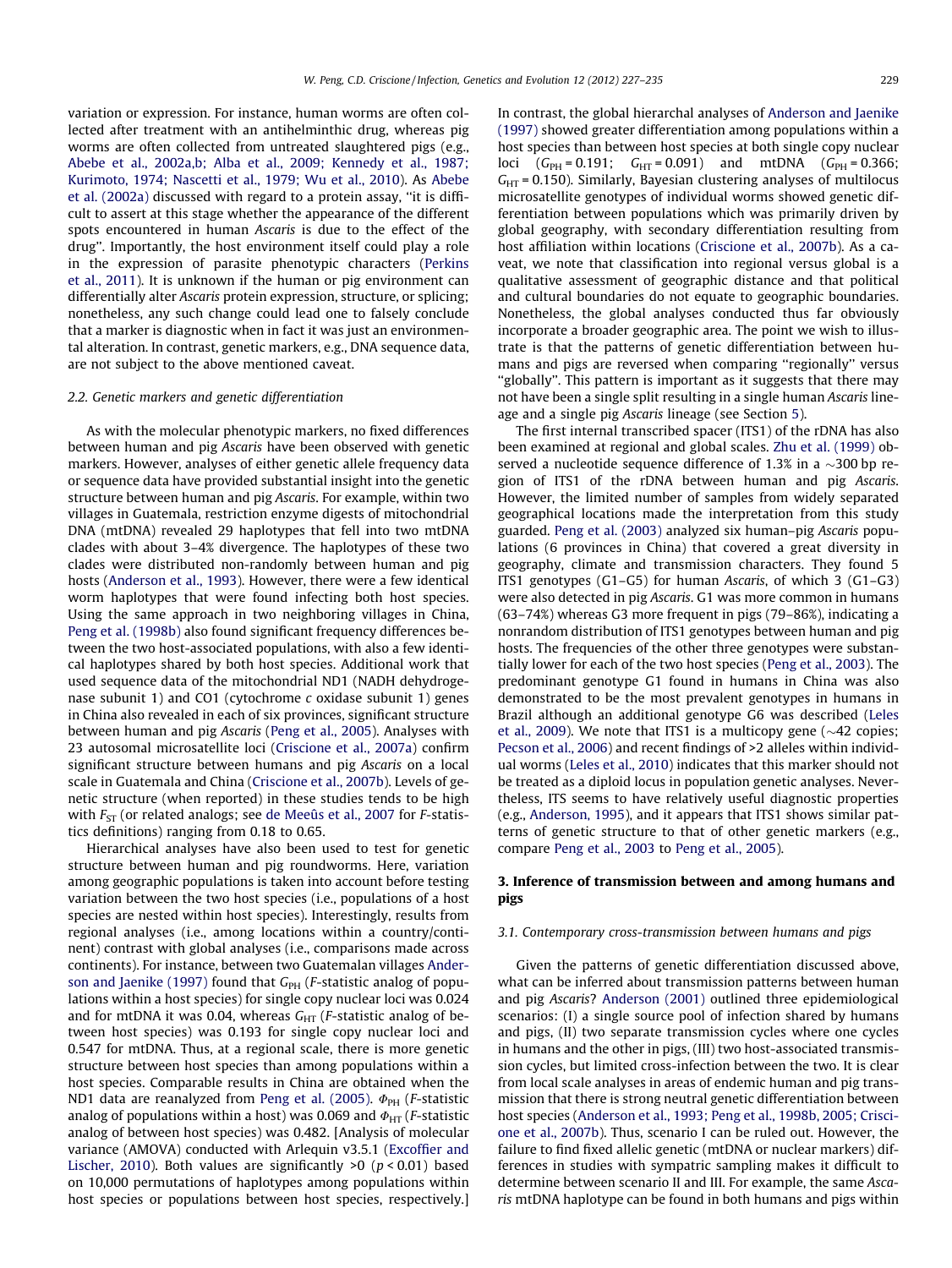a village [\(Anderson et al., 1993; Peng et al., 1998b](#page-6-0)). This pattern could result from incomplete lineage sorting (retention of ancestral lineages in descendent taxa), current introgression (hybrid offspring resulting from cross-breeding between human and pig Ascaris), or cross-transmission, but no interbreeding (e.g., a worm is a first generation migrant from one host species to the other). If incomplete lineage sorting explained the genetic patterns, then one would infer scenario II. If human–pig Ascaris hybridization or first generation migrants caused the genetic patterns then scenario III would be inferred [\(Detwiler and Criscione, 2010](#page-7-0)). Unfortunately, most Ascaris studies have used a single genetic marker (ITS1 or mtDNA) or nuclear makers with low polymorphism ([Anderson](#page-6-0) [and Jaenike, 1997\)](#page-6-0), and therefore lacked power to disentangle the latter processes in areas of sympatric human and pig infections. Nonetheless, molecular based studies in areas of non-endemic human transmission (USA, Denmark, and Japan) have provided evidence for cross-transmission from a pig source into humans ([Anderson, 1995; Nejsum et al., 2005b; Arizono et al., 2010\)](#page-6-0). For example, amplified length polymorphism (AFLP) markers showed an  $F_{ST}$  of 0.005 (not significantly different from 0) between human and pig samples in Denmark where the ITS1 helped verify a pig origin ([Nejsum et al., 2005b](#page-7-0)). Indeed, [Anderson \(1995\)](#page-6-0) noted that not only did the genetic data (ITS1) support pig Ascaris as the source of human infection in the USA, but also that the people with infections had recent contact with pigs (including the author himself!). Thus, in areas of non-endemic human transmission, there is support for cross-transmission. Does this cross-transmission lead to introgression between human and pig Ascaris? This latter question, which can only be addressed in areas of endemic human and pig transmission, was addressed by [Criscione et al. \(2007b\).](#page-7-0) Multilocus microsatellites genotypes coupled with model-based Bayesian methods were employed to test the hypothesis of hybridization. In both sympatric samples from Guatemala and China, hybrid worms were detected (4% and 7%, respectively; [Criscione et al.,](#page-7-0) [2007b](#page-7-0)). These results indicate that there must have been contemporary interbreeding and thus, necessarily recent cross-transmission, between sympatric human and pig Ascaris, as the methods used by [Criscione et al. \(2007b\)](#page-7-0) can only detect hybrids going back two generations (see [Anderson and Thompson, 2002](#page-6-0)). Additional studies have confirmed cross transmission and hybridization in China ([Zhou, 2011\)](#page-8-0). Using the methods of [Criscione et al.](#page-7-0) [\(2007b\)](#page-7-0), 137 human and 121 pig Ascaris from six provinces in China were analyzed. Twenty individuals were identified as first generation migrants (19 were pig worms found in humans and 1 human worm in a pig) and of 20 worms identified as being of hybrid origin, 19 were from human hosts and 1 was from a pig host. These data, may suggest a greater tendency of pig Ascaris to infect humans than human Ascaris into pigs [\(Zhou, 2011](#page-8-0)). However, more data are needed to infer directionality in cross transmission. Nonetheless, these results indicate that pig Ascaris can serve as important source of human ascariasis in endemic area where human and pig Ascaris both exist. Current control strategies for human ascariasis in sympatric areas are usually developed without identifying pig Ascaris as an infection source for humans. Therefore, these studies highlight a need to reconsider and possibly, revise current control measures in China. In view of the current state of evidence, it appears that scenario III (host-associated transmission cycles, but limited cross-infection between the two) is the most plausible with regards to the epidemiology of human and pig Ascaris. Nevertheless, additional studies from sympatric populations and that use multilocus genotype data are warranted to determine if limited cross-transmission is a global theme especially in relation to different pig-raising, cultural, or economic conditions.

Because current evidence support contemporary cross-transmission, it will be important to establish the frequency of hybridization in additional sympatric populations. The latter data are critical for understanding the potential for gene introgression between the host-associated populations, especially in relation to the potential for the introgression of novel host infectivity genes or genes that may play a role in drug-resistance evolution ([Crisci](#page-7-0)[one et al., 2007b; Zhou, 2011](#page-7-0)). It is interesting that despite the detected hybridization there exists strong genetic subdivision between sympatric human and pig Ascaris [\(Criscione et al.,](#page-7-0) [2007b](#page-7-0)). This subdivision could be caused by ecological separation of host species and/or host-selective factors that result in decreased hybrid fitness (see [McCoy, 2003\)](#page-7-0). Given the likely continual exposure to eggs from pig Ascaris for those that raise pigs, ecological separation seems unlikely. In addition, preliminary studies by [Peng et al. \(2006\)](#page-8-0) may suggest host selective factors are acting (discussed in Section [4](#page-4-0)). Still, more data are needed to ascertain the mechanisms for generating genetic subdivision in sympatry (see Section 4 for discussion of host affiliation).

#### 3.2. Transmission among pigs

Different patterns of genetic structure among pig Ascaris infrapopulations (parasites within host individuals) have been observed at the local scale (among pigs in the same locality). [Anderson et al.](#page-6-0) [\(1995\)](#page-6-0) found significant structure among pigs within Guatemalan villages using mtDNA restriction enzyme data (for hosts within villages,  $G_{HV}$  = 0.203). With enzyme markers, [Nadler et al. \(1995\)](#page-7-0) found  $F_{ST}$  values of 0.024 and 0.08 between two pairs of pigs from two farms in the USA. Significance was not tested, but these values suggest low levels of local differentiation. Similarly, AFLP markers revealed significant structure among pigs on farms in Denmark  $(G<sub>ST</sub> = 0.122; Nejsum et al., 2005a)$  $(G<sub>ST</sub> = 0.122; Nejsum et al., 2005a)$  $(G<sub>ST</sub> = 0.122; Nejsum et al., 2005a)$ . As [Anderson et al. \(1995\)](#page-6-0) discussed, among-host structure suggests a non-random transmission process into hosts that was possibly caused by a clumped dispersal process of parasite offspring (see [Criscione and Blouin, 2006](#page-7-0) for how the transmission process can influence genetic structure among hosts). In contrast, the mtDNA restriction enzyme analysis by [Peng et al. \(1998b\)](#page-8-0) did not reveal any significant genetic differentiation in Ascaris among pigs in two neighboring villages in China. [Peng et al. \(1998b\)](#page-8-0) note they had low polymorphism (few restriction enzymes were used), which could have precluded detection of fine scale genetic structure. However, they also state that the agricultural practices of using human and pig excrement as fertilizer in China may have contributed to the homogenization of parasites among pigs and resulted in a random distribution of alleles within the parasite populations.

At a regional scale (among locations within a country/continent), mild but significant genetic structure appears to be a com-mon theme. For example, [Nejsum et al. \(2005a\)](#page-7-0) reported  $G_{ST}$ values (AFLP markers) between farms in a region or between regions in Denmark of 0.05 and 0.027 (confidence intervals do not overlap zero). In the USA, [Nadler et al. \(1995\)](#page-7-0) noted an  $F_{ST}$  value of 0.062 between two states (significance not tested with the enzyme markers). One of three enzyme markers had significant differentiation  $(p < 0.05)$  between New Jersey and Iowa (USA) samples in the study by [Leslie et al. \(1982\)](#page-7-0). [Data were reanalyzed in Arlequin using an exact test of population differentiation. Allele frequencies used as input are those reported in the publication.] One of three allozyme and three of five single copy nuclear loci showed significant ( $p < 0.05$ ) allelic differentiation between two villages in Guatemala ([Anderson et al., 1993; Anderson and Jae](#page-6-0)[nike, 1997](#page-6-0)). [Data were reanalyzed in Arlequin using an exact test of population differentiation.] The mtDNA also revealed low differentiation between these two villages (village to the total,  $G_{\text{VT}}$  = 0.106; [Anderson et al., 1995\)](#page-6-0). In China, AMOVA analysis of the ND1 haplotypes estimated a  $\Phi_{ST}$  of 0.054 (p < 0.01, reanalysis of data in [Peng et al., 2005](#page-8-0) conducted in Arlequin). Thus, at the regional scale, Ascaris populations in pigs are somewhat isolated and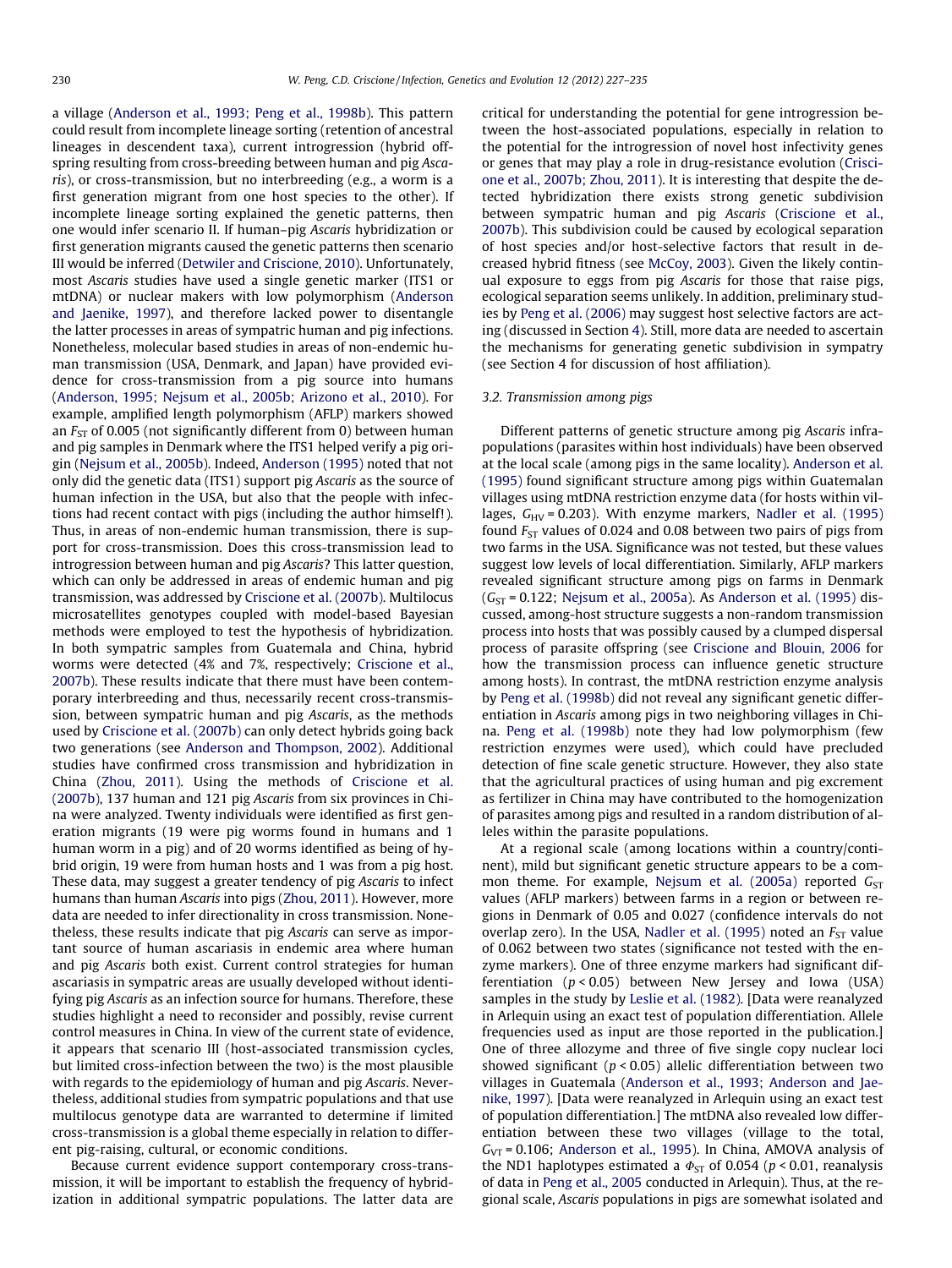<span id="page-4-0"></span>do not represent a ''panmictic'' pool of parasites. Nonetheless, the low levels of differentiation likely reflect some gene flow, which is likely mediated by pigs being moved by humans, or only recent isolation at a regional scale.

Global scale analyses also reveal significant structure of Ascaris among pig populations. With the four single copy nuclear loci (MYO, HEM, G9, and G12) that [Anderson and Jaenike \(1997\)](#page-6-0) used for both a regional analysis (two Guatemalan villages) and global analysis (samples from Peru, USA, Philippines, Scotland, and Switzerland), the mean  $F_{ST}$  was 0.087 (range, 0.019–0.189) at the regional level and 0.15 (range, 0.07–0.29) at the global scale. [Data were reanalyzed in Arlequin using the reported allele frequencies.] Similarly, [Criscione et al. \(2007b\)](#page-7-0) report a multilocus (23 microsatellites)  $F_{ST}$  of 0.238 between Guatemalan and Chinese pig samples. Obviously, more data and better sampling designs are needed to verify the regional versus global levels of genetic differentiation. Nonetheless, the degree of differentiation at the global scale qualitatively appears to be higher than at the regional level. This pattern may reflect longer periods of isolation among global Ascaris populations in pigs, but could also be influenced by a history of multiple host-colonization events (see Section [5\)](#page-5-0).

#### 3.3. Transmission among humans

Local scale population genetic studies can greatly facilitate our understanding of the transmission process because they provide an indirect means to infer dispersal among host individuals. In Dhaka, Bangladesh, no genetic structure was found among Ascaris infrapopulations collected from eight children ([Ibrahim et al., 1994\)](#page-7-0). However, the low polymorphism at just three allozyme loci may have precluded detection of fine scale structure. Restriction enzyme data of the mtDNA have also been used to examine for local structure. [Anderson et al. \(1995\)](#page-6-0) reported a non-random distribution of parasite haplotypes among individual people (for hosts within villages,  $G_{\text{HV}}$  = 0.206). With the caveats that mtDNA provides only a single marker and only reflects female dispersal, the data of [Anderson et al. \(1995\)](#page-6-0) suggest a non-random recruitment of parasites into their hosts. In contrast, [Peng et al. \(1998b\)](#page-8-0) observed no structure among people in the two villages. But as with the pig data of Ascaris in [Peng et al. \(1998b\)](#page-8-0), the use of fewer restriction enzymes or cultural practices of using human and pig feces as fertilizer may explain the lack of structure.

Although population genetics studies yield data on the pattern of parasite transmission among hosts (e.g., random vs. nonrandom), incorporation of molecular data into a landscape genetics framework can provide detailed information on epidemiological correlates to the transmission process and potentially identify source pools of infection. The latter approach was used by [Crisci](#page-7-0)[one et al. \(2010\)](#page-7-0) to examine the epidemiology of Ascaris in Jiri, Nepal. In this study, 23 autosomal microsatellites were analyzed with Bayesian clustering methods and spatial autocorrelation analyses. Analysis of 1094 worms from 320 people across 165 households revealed significant genetic structuring on a very small scale (14 km<sup>2</sup>). The results of the population clustering analyses were subsequently incorporated into multivariate regression methods to elucidate spatial, geographical, or epidemiological features associated with the partitioning of genetic variation in the sampled worms. These analyses revealed three key insights into Ascaris transmission in Jiri. There were separate foci of transmission on this local scale, households and nearby houses shared genetically related parasites, and people reacquired their worms from the same source pool of infection over time. These results challenge the dogma that a single human community will correspond to a homogenous parasite population. Thus, in Jiri, multiple source pools of infection need to be considered when modeling parasite transmission, especially in relation to modeling drug treatment control strategies [\(Criscione et al., 2010](#page-7-0)).

In contrast to pigs, regional studies of Ascaris in humans do not always reveal significant structure. Although, mtDNA showed significant structure between two Guatemalan villages (village to the total,  $G_{VT}$  = 0.09; [Anderson et al., 1995\)](#page-6-0), three allozyme and five single copy nuclear markers do not show any significant differences ([Anderson et al., 1993; Anderson and Jaenike, 1997](#page-6-0)). [Data were reanalyzed in Arlequin using the allele frequencies reported in the publications.] Microsatellite data did not reveal any significant structure among four villages of Unguja, Zanzibar [\(Betson](#page-6-0) [et al., 2011\)](#page-6-0) or villages in Uganda ([Betson et al., 2012](#page-7-0)). In China ([Peng et al., 2005](#page-8-0)), AMOVA analysis of the ND1 haplotypes returned a  $\Phi_{ST}$  of 0.084 (p < 0.01, reanalysis of data conducted in Arlequin). Keep in mind, however, that the "regional" scale from the samples in China likely encompasses greater geographic distances, and thus may account for the difference to the other regional studies. With the current data, one can only speculate that human movement tends to disperse parasites at the regional scale.

As with the pig Ascaris, human Ascaris populations show strong structure among global populations. For example, [Betson et al.](#page-6-0) [\(2011, 2012\)](#page-6-0) found very high  $F_{ST}$  values (0.12–0.54) between Zanzibar villages and Uganda villages. Likewise, microsatellite data show very high  $F_{ST}$  values among samples from Guatemala, Nepal, and China [\(Criscione et al., 2007b\)](#page-7-0) and the four single copy nuclear loci used by [Anderson and Jaenike \(1997\)](#page-6-0) all showed significant  $(p < 0.05)$  allelic differentiation among global locations. [Data were reanalyzed in Arlequin using an exact test of population differentiation.] Again, global isolation and/or multiple host-colonization events may contribute to high structure at the global scale.

#### 4. Inference of host affiliation and infection success

Knowledge of host affiliation and infection success into different host species is essential for understanding parasite transmission. Early experiments highlight both humans and pigs are possible hosts for each other's Ascaris parasite [\(Galvin, 1968; Tak](#page-7-0)[ata, 1951](#page-7-0)). In addition, ascariasis was identified in dogs [\(Sharabi](#page-8-0) [et al., 2010](#page-8-0)), squirrels, bears, primates and possible accidental infections in cattle and sheep (reviewed in [Crompton, 1989b; Lor](#page-7-0)[eille and Bouchet, 2003\)](#page-7-0). These findings raise questions about host affiliation and infection success of Ascaris in nature that are hard to address by traditional biological and epidemiological methods. As discussed in Sections 2 and 3 above, population genetics data have revealed clear host-associated populations. Nonetheless, the genetic differentiation observed between the natural Ascaris host associated populations may not reflect a genetic determinant that enables the parasites to differentially infect and reproduce within the different host species. For example, factors unrelated to the host such as the external environment, exposure opportunity, or manner of the process of infection may result in host affiliated parasite populations in nature [\(McCoy, 2003; Wakelin and Bradley,](#page-7-0) [2002](#page-7-0)). Therefore, it is necessary to use experimental infections to exclude environmental effects in order to determine if there is host selection for host-associated parasites.

Molecular markers have been useful in ascertaining infections success. Experimental infection of pigs and mice using Ascaris eggs of selected genotypes (e.g., ITS1 genotype G1 derived from humans and G3 derived from pigs) was conducted to test differential infection success of Ascaris originating from humans or pigs [\(Peng et al.,](#page-8-0) [2006](#page-8-0)). Initial findings indicate that there is a significant difference in the ability of Ascaris eggs of genotype G1 and G3 to infect and establish as larvae in mice and as adults in pigs. The disparity in recovery rates from pigs (also from mice) could be explained as family variation in infection success as was observed in [Nejsum](#page-7-0)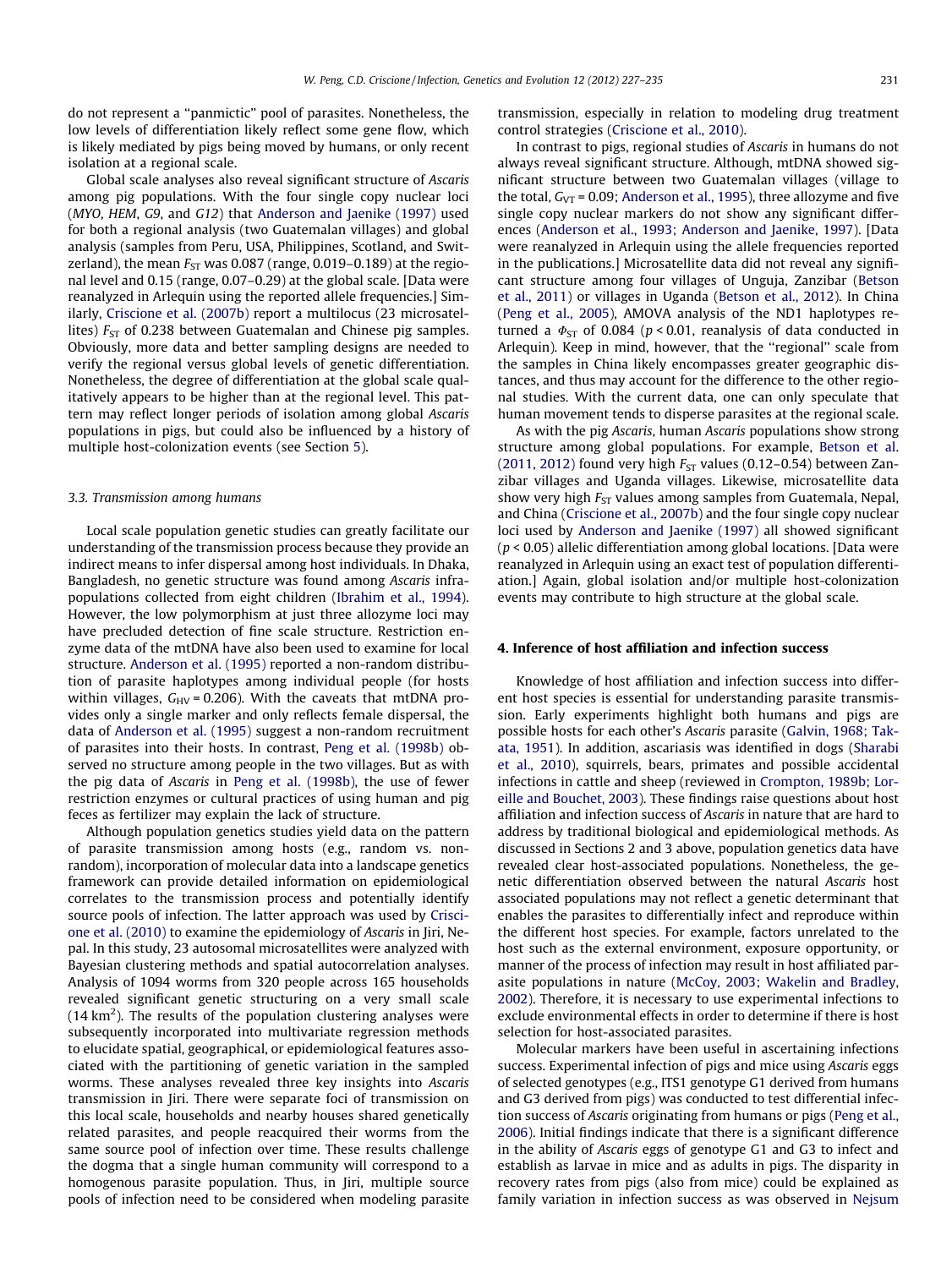<span id="page-5-0"></span>[et al. \(2009b\)](#page-7-0) (discussed below). Nevertheless, the results are in the direction consistent with the very low prevalence of genotype G1 and very high prevalence of genotype G3 in naturally infected pigs in China, and may suggest host affiliation is driven by host-induced selection [\(Peng et al., 2003, 2007](#page-8-0)). It will be of interest to repeat this experiment where there is replication within genotype lines to account for among family variation (i.e., multiple families of G1 and G3 are tested). If the results remain the same, this will be a strong indication that host-selective forces may drive the local genetic differentiation patterns between human and pig associated populations of Ascaris. Note we are not saying that the ITS1 genotype itself is responsible for infection into different host species, rather the genotypes are simply markers of family lines and host origin.

Genetic markers have also been used to help characterize the infection success of Ascaris progeny of known maternal origin. [Nej](#page-7-0)[sum et al. \(2009b\)](#page-7-0) performed inoculation experiments on pigs using egg mixtures from 4 female worms. Infection success among these 4 families could be monitored due to the fact that each of the 4 female parents had a different mtDNA haplotype, which is maternally inherited. Results revealed significant differences in the abundance and distribution along the small intestine, as well as the size of worms among the 4 families within a pig ([Nejsum](#page-7-0) [et al., 2009b\)](#page-7-0). Moreover, the pattern also varied among pigs. These results indicate that not only may there be ''a competition mechanism'' for the 4 strains of Ascaris within the same host individual, but that also host genetic variation may alter these interactions as family infection success varied among different pigs. Importantly, these data show that infection success can vary among worm families. The authors highlight that their results challenge the hypothesis of infection rates being determined by simple host contact rates.

It is interesting to speculate if the variation in family infection success observed in pigs ([Nejsum et al., 2009b\)](#page-7-0) is a potential explanation for epidemiological patterns observed in human endemic ascariasis. For instance, [Hall and Holland \(2000\)](#page-7-0) analysed geographical variation in fecundity (measured by EPG) of A. lumbricoides. They found that variation in fecundity was not due to competition for resources or a 'crowding effect' and, that for any given worm burden, there were relatively large differences in worm fecundity. Thus, is this variation in fecundity a result of different combinations of host–parasite genetic backgrounds? Similarly, [Peng et al. \(2003\)](#page-8-0) studied Ascaris fecal egg profiles from humans. Eggs were classified into three profiles: a mixture of fertilized and unfertilized eggs (FUE), fertilized eggs only (FEO), and unfertilized eggs only (UEO). Results showed 71% FUE, 26% FEO, and 3% UEO from all adult Ascaris expelled after anthelmintic treatment ([Peng et al., 2003](#page-8-0)). Given the evidence of contemporary crosstransmission and the finding of hybrid or first generation migrant worms into human hosts, it would be interesting to see if these unfertilized eggs are coming from worms that are of pig origin (or recent pig Ascaris ancestry). Such data may further highlight host-selection as a mechanism of the host-affiliation patterns (i.e., worms of pig or hybrid origin have reduced fitness in the human host).

If host selection is causing the host-affiliated Ascaris populations, then what might be some of the host–parasite interactions determining the infection outcome? Preliminary findings from experimental infections of mice with Ascaris of human origin (ITS1 G1 genotype) and pig origin (marked by the G3 genotype) showed a significant difference in host mean spleen weight (Table 1, [Peng et al., 2006](#page-8-0)), and in the level of some cytokines (TNF-a, IFNr, IL-2 and IL-5) [\(Zhang et al., 2008](#page-8-0)). Furthermore, distinct differences in egg hatching (the timing and location of hatching, and the numbers hatched), and in larvae migration and distribution (the means and constituent ratios, the time of peak recovery, and

larvae reappearing in intestines) of the two different genetically marked lines were also observed [\(Qiu, 2007](#page-8-0)). These all call for future investigations on the relationship between Ascaris with known host-origin (which is followed via genetic markers) and host susceptibility/resistance and immune responses.

#### 5. Inference of evolutionary history from genetic data

The evolutionary history and species status of human and pig Ascaris has been a bit more problematic to resolve. It is clear there is genetic divergence between sympatric human and pig Ascaris. Consequently, the question is, was there a single host-shift resulting in diverged host-affiliated populations (or species)? [Anderson](#page-6-0) [et al. \(1993\)](#page-6-0) first reported two divergent mtDNA clades (about 3–4%) and subsequent studies in China and Africa support the existence of these two clades [\(Peng et al., 1998b, 2005; Betson et al.,](#page-8-0) [2011, 2012\)](#page-8-0). At face value, it is tempting to infer that two such clades represent historical isolation among humans and pigs. However, there are four arguments that cloud this interpretation. First, from a genetic yardstick perspective, 3–4% mtDNA divergence is on the borderline of ''cryptic species'' recognition in many metazoan parasites ([Blouin, 2002; Vilas et al., 2005\)](#page-7-0). Therefore, maybe intermediate haplotypes representing intraspecific variation have just not yet been sampled. Second, under a population genetics model of continuous low-dispersal, deep phylogenetic lineages can emerge in the absence of historical barriers to gene flow (e.g., vicariance or host–race isolation) ([Irwin, 2002; Kuo and Avise,](#page-7-0) [2005\)](#page-7-0). Third, [Anderson and Jaenike \(1997\)](#page-6-0) and [Nejsum et al.](#page-7-0) [\(2010\)](#page-7-0) both identified mtDNA haplotypes that fall out in a third clade that is about equally divergent from the other two known mtDNA clades. Thus, what led to the evolution of a third divergent clade? Fourth, genetic differentiation on a global scale is higher among populations of a host species relative to between host species for both mtDNA and nuclear markers [\(Anderson and Jaenike,](#page-6-0) [1997; Criscione et al., 2007b\)](#page-6-0). In fact, the results of [Criscione](#page-7-0) [et al. \(2007b\)](#page-7-0) suggest that host-associated populations emerged after geographical isolation. Thus, geography and multiple hostcolonization events may have also played an important role in the evolutionary history of human and pig Ascaris. Under a multiple host-colonization hypothesis, Ascaris (of pig or human origin) colonizes a new geographic location, but in a single host species. Next, a cross-transmission event leads to establishment in the other species in this new location. If conditions are suitable for transmission in both human and pigs, genetic differentiation progresses between the two host-associated populations in sympatry. The process would repeat upon colonizing a new geographic location. Considering reports of mature pig-derived parasites (i.e. gravid females) in humans from areas of non-endemic human transmission [\(Anderson, 1995; Nejsum et al., 2005b\)](#page-6-0), multiple host colonization events seem plausible. Moreover, genetic data (AFLP, ITS1, and mtDNA) have shown that non-human primates (chimpanzees) have acquired Ascaris from pigs in a Denmark Zoo. These infections have persisted since 2003 and egg embryonation was confirmed ([Nejsum et al., 2006, 2010\)](#page-7-0). This example provides evidence of a successful host jump and colonization event.

[Nadler and Hudspeth \(2000\)](#page-7-0) state ''Addressing the species status of host-associated Ascaris taxa with sequence data requires population-level sampling''. We agree with this argument, but to it add that a combined analysis with more global data from multiple sympatric human and pig samples and incorporating many sequenced loci (as such that might be obtained from next generation sequencing methods) will likely be needed to resolve the history of Ascaris between humans and pigs. Recent publications of the A. suum [\(Jex et al., 2011\)](#page-7-0) draft genome and complete mtDNA genomes (one worm from humans and another from pigs; [Liu et al.,](#page-7-0)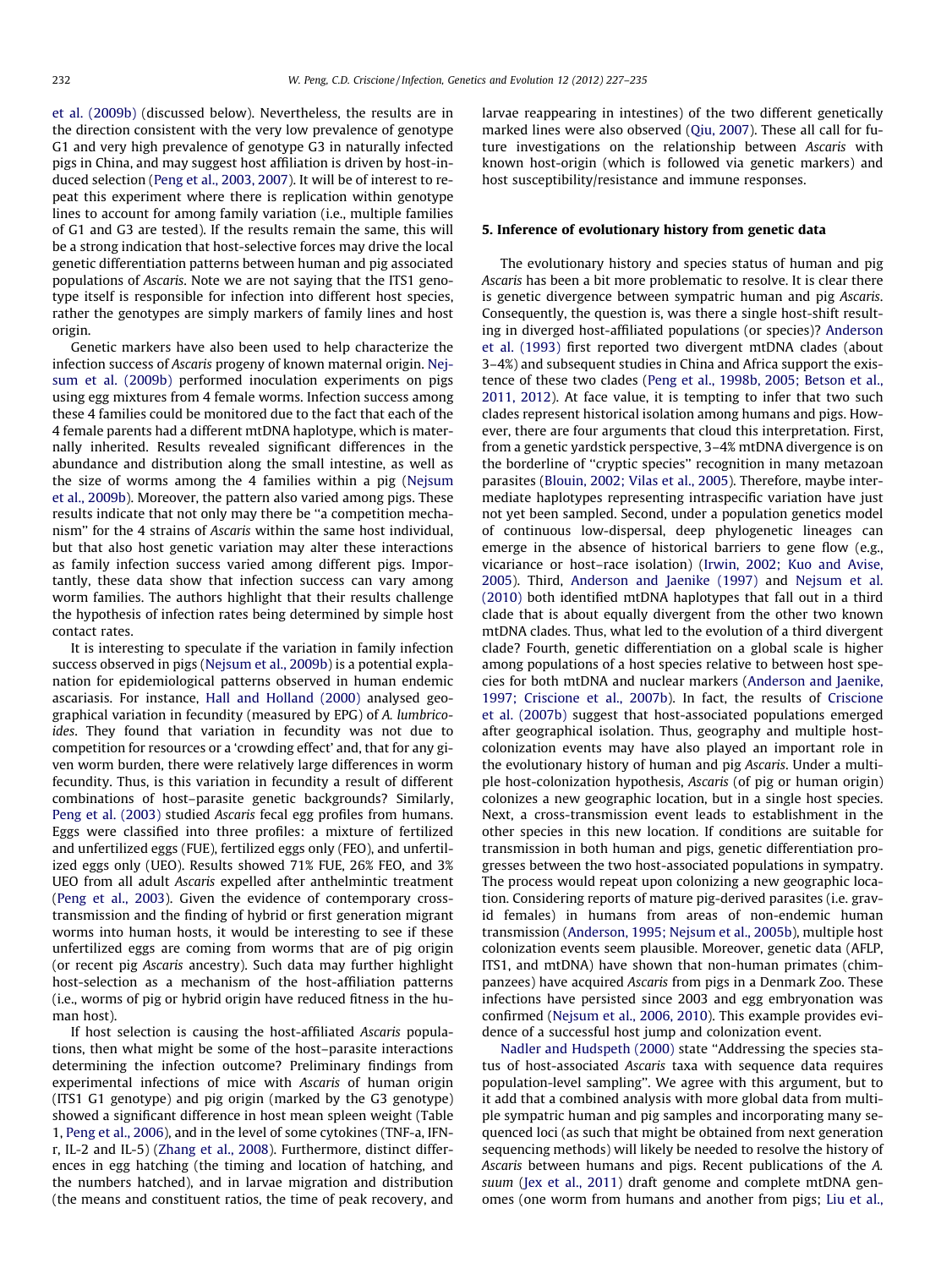<span id="page-6-0"></span>[2012\)](#page-7-0) should greatly facilitate future molecular based studies comparing human and pig Ascaris.

It is important to tease apart if multiple colonization events have occurred historically. If multiple colonization events have occurred then this suggests that even in areas of non-human transmission, there remains the possibility (likely depending on local economic and behavioral factors) of establishing a human transmission cycle if parasites persist in sympatric pig populations ([Cri](#page-7-0)[scione et al., 2007b](#page-7-0)). Furthermore, a recurrent pattern of colonization means that one cannot infer local contemporary cross-transmission based on global allele frequency data. An allele common in one host species in one location may be rare in that same host species in another location. For example, Betson et al. (2011) found the CO1 haplotype H9-809 (a common Ascaris haplotype in humans in China) to be common in pigs from Uganda. Yet, H9-809 is rare in pigs in China [\(Peng et al., 2005](#page-8-0)). These authors (Betson et al., 2011) also note that the finding of ''pig''-haplotypes (as found from Chinese samples; [Peng et al., 2005\)](#page-8-0) from human samples in Zanzibar was ''perhaps surprising given the present rarity of these animals on Unguja''. However, the result would not be so surprising under the multiple host-colonization hypothesis or a historical introgression event. Either way, these latter two historical scenarios also highlight the limitations of using single markers to interpret cross-transmission. Thus, determination of parasite allele frequencies (at multiple loci) in both local human and pig populations will be needed to test the hypothesis of local contemporary cross-transmission.

### 6. Use of genetic markers to study mating dynamics, diagnostics and paleoparasitology

Parasite mating and reproductive success are important epidemiological parameters as they determine a parasite's fitness and ultimately, control population growth of the parasite. Thus, it is critical to understand how the host–environment affects parasite fecundity, mating opportunities, or infection success of parasite larvae. Unfortunately, because Ascaris is an endoparasite, mating interactions cannot be directly observed. Furthermore, following the infection success of parasite offspring of a given parent would be next to impossible in the field. However, genetic markers can be employed to address these latter two situations under experimental conditions. For example, [Zhou et al. \(2011\)](#page-8-0) used microsatellites and paternity analyses to show that there is polyandry in pig Ascaris. Whereas previous studies were limited to assessing female reproductive success (e.g., [Walker et al., 2010\)](#page-8-0), paternity analyses provide a means to determine male reproductive success. It is also interesting to note that several epidemiological studies on human Ascaris have found a male to female ratio less than 1 ([Cabrera,](#page-7-0) [1984; Elkins and Haswell-Elkins, 1989; Monzon, 1991; Peng et](#page-7-0) [al., 2002; Seo, 1990](#page-7-0)). Paternity analyses from field data could help confirm if there are really fewer males in the host or if some males that were successful at mating were just lost from the host prior to sampling. Understanding male and female reproductive skew in the field will also be important for assessing what controls Ascaris effective population size (an important population genetics parameter that affects overall levels of genetic diversity; [Criscione and](#page-7-0) [Blouin, 2005](#page-7-0)).

Several molecular diagnostic approaches have been developed to aid in epidemiological studies of Ascaris because sometimes only egg or larval stages are available for study. For example, [Carlsgart](#page-7-0) [et al. \(2009\)](#page-7-0) successfully sequenced ITS1 and mtDNA from a multiplex PCR of individual eggs. Such a method may be helpful in screening patients from fecal samples (e.g., [Leles et al., 2009\)](#page-7-0). Egg or larval stages are also often morphologically indistinguishable among closely related parasite species, but genetic markers can help identify species [\(Criscione et al., 2005\)](#page-7-0). For example, because experimental infections have shown that chickens can possibly serve as a paratenic host to Ascaris, [Ishiwata et al.](#page-7-0) [\(2004\)](#page-7-0) undertook a study to identify tissue-embedded ascarid larvae in naturally infected turkeys. In this case, the molecular identification revealed larvae of Toxocara canis and not Ascaris. Such methods may prove useful in confirming suspected human cases of visceral larva migrans caused by Ascaris (e.g., [Maruyama et al.,](#page-7-0) [1996\)](#page-7-0). Another useful application was the recent development of a real-time PCR method of the ITS1 rDNA to quantify Ascaris egg viability ([Pecson et al., 2006\)](#page-7-0). As the authors note, further development of this method may provide a faster and more accurate measurement of Ascaris eggs after treatment of wastewaters.

Ascaris molecular epidemiology has also made its way into the field of paleoparasitology. [Loreille et al. \(2001\)](#page-7-0) were the first to successfully amplify small fragments of Ascaris DNA (176 bp of 18s rDNA and 98 bp of CytB mtDNA) from eggs found in 600 year old coprolites in Namur, Belgium. Subsequent studies have used the same DNA regions to verify Ascaris identifications from coprolite or mummified samples from pre-Columbian South American sites (as far back as 8000 years before present; [Leles et al., 2008\)](#page-7-0) and a medieval tomb in Seocheon, Korea [\(Oh et al., 2010](#page-7-0)). As with all fossil data, it should be recognized that the lack of finding particular genetic variants in paleosamples is not evidence that such variants never existed in that region as the fossil record is likely incomplete. Nonetheless, as suggested by [Loreille and Bouchet](#page-7-0) [\(2003\)](#page-7-0), molecular paleoparasitological data on Ascaris has the potential to provide insight into the evolutionary history of Ascaris. For example, if the three divergent mtDNA clades that are currently seen in modern samples (see Section [5\)](#page-5-0) can be found in samples that pre-date pig domestication, then the currently observed mtDNA divergence would unlikely be due to mechanisms arising from modern day human–pig interactions. Also, pre-Columbian samples may shed light on genetic diversity in Ascaris of humans, but without the presence of pigs as pigs were not yet introduced into the Americas.

#### Acknowledgement

The work supported by the National Natural Science Foundation of China (W.P.) (Grant No. 30972580).

#### References

- Abebe, W., Tsuji, N., Kasuga-Aoki, H., Miyoshi, T., Isobe, T., Arakawa, T., Matsumoto, Y., Yoshihara, S., 2002a. Species-specific proteins identified in Ascaris lumbricoides and Ascaris suum using two-dimensional electrophoresis. Parasitol. Res. 88, 868–871.
- Abebe, W., Tsuji, N., Kasuga-Aoki, H., Miyoshi, T., Isobe, T., Arakawa, T., Matsumoto, Y., Yoshihara, S., 2002b. Lung-stage protein profile and antigenic relationship between Ascaris lumbricoides and Ascaris suum. J. Parasitol. 88, 826–828.
- Alba, J.E., Comia, M.N., Oyong, G., Claveria, F., 2009. Ascaris lumbricoides and Ascaris suum: a comparison of electrophoretic banding patterns of protein extracts from the reproductive organs and body wall. Vet. Arh. 79, 281–291.
- Anderson, T.J.C., 1995. Ascaris infections in humans from North America: molecular evidence for cross infection. Parasitology 110, 215–219.
- Anderson, T.J.C., 2001. The dangers of using single locus markers in parasite epidemiology: Ascaris as a case study. Trends Parasitol. 17, 183–188.
- Anderson, T.J.C., Jaenike, J., 1997. Host specificity, evolutionary relationships and macrogeographic differentiation among Ascaris populations from humans and pigs. Parasitology 115, 325–342.
- Anderson, E.C., Thompson, E.A., 2002. A model-based method for identifying species hybrids using multilocus genetic data. Genetics 160, 1217–1229.
- Anderson, T.J.C., Romero-Abal, M.E., Jaenike, J., 1993. Genetic structure and epidemiology of Ascaris populations: patterns of host affiliation in Guatemala. Parasitology 107, 319–334.
- Anderson, T.J.C., Romero-Abal, M.E., Jaenike, J., 1995. Mitochondrial DNA and Ascaris microepidemiology: the composition of parasite populations from individual hosts, families and villages. Parasitology 110, 221–229.
- Arizono, N., Yoshimura, Y., Tohzaka, N., Yamada, M., Tegoshi, T., Onishi, K., Uchikawa, R., 2010. Ascariasis in Japan: is pig-derived Ascaris infecting humans? Jpn. J. Infect. Dis. 63, 447–448.
- Betson, M., Halstead, F.D., Nejsum, P., Imison, E., Khamis, I.S., Sousa-Figueiredo, J.C., Rollinson, D., Stothard, J.R., 2011. A molecular epidemiological investigation of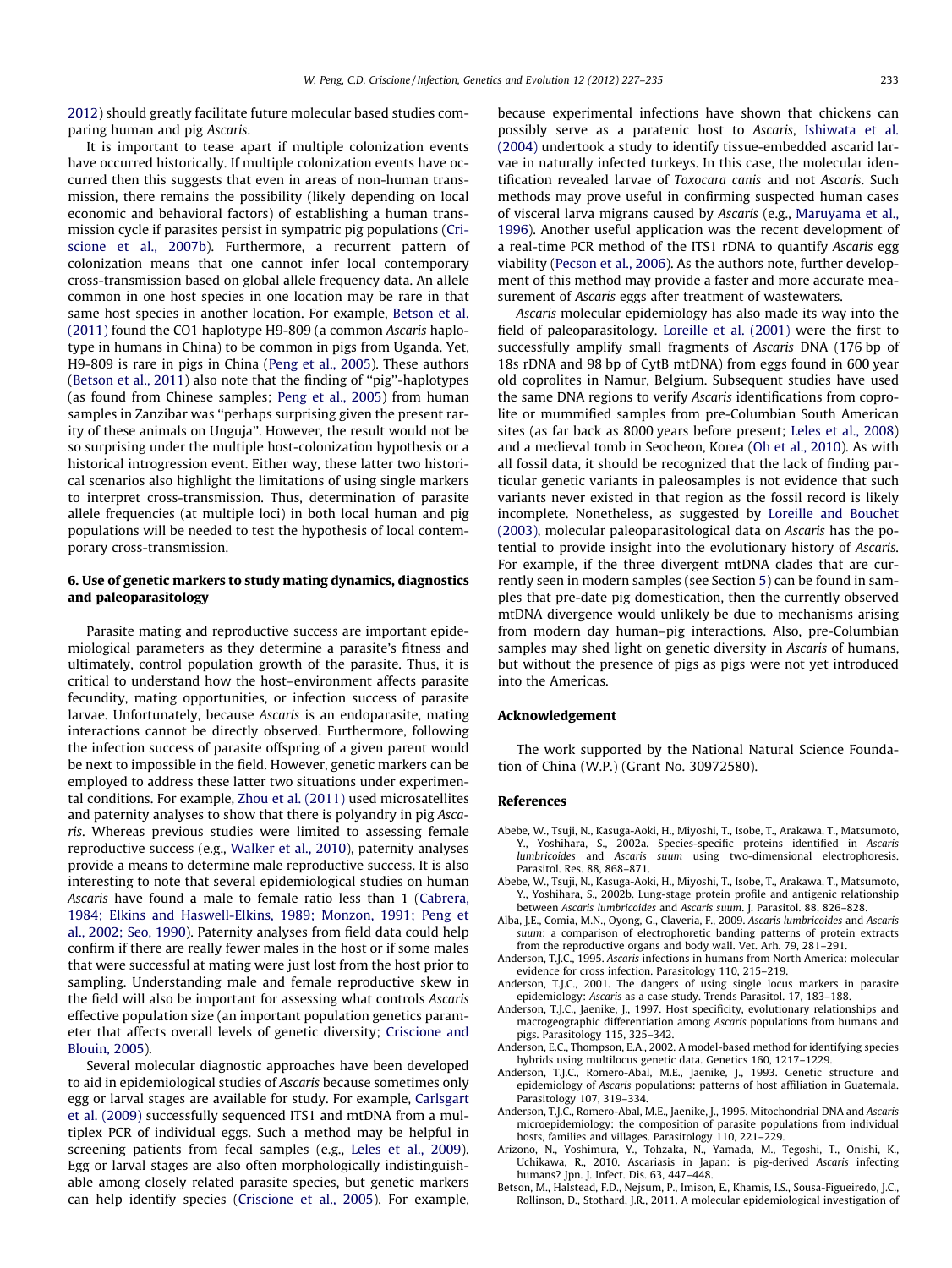<span id="page-7-0"></span>Ascaris on Unguja, Zanzibar using isoenyzme analysis, DNA barcoding and microsatellite DNA profiling. Trans. R. Soc. Trop. Med. Hyg. 105, 370–379.

- Betson, M., Nejsum, P., Llewellyn-Hughes, J., Griffin, C., Atuhaire, A., Arinaitwe, M., Adriko, M., Ruggiana, A., Turyakira, G., Kabatereine, N.B., Stothard, J.R., 2012. Genetic diversity of Ascaris in southwestern Uganda. Trans. R. Soc. Trop. Med. Hyg. 106, 75–83.
- Blouin, M.S., 2002. Molecular prospecting for cryptic species of nematodes: mitochondrial DNA versus internal transcribed spacer. Int. J. Parasitol. 32, 527–531.
- Boes, J., Willingham 3rd, A.L., Fuhui, S., Xuguang, H., Eriksen, L., Nansen, P., Stewart, T.B., 2000. Prevalence and distribution of pig helminths in the Dongting Lake Region (Hunan Province) of the People's Republic of China. J. Helminthol. 74, 45–52.
- Bundy, D.A.P., Guyatt, H. 1996. Schools for health: focus on health, education and the school-age child. Parasitol. Today 12 (Insert), 1–16.
- Cabrera, B.D., 1984. Reinfection and infection rates of ascariasis in relation to seasonal variation in the Philippines, Southeast Asian. J. Trop. Med. Public Health 15, 394–401.
- Carlsgart, J., Roepstorff, A., Nejsum, P., 2009. Multiplex PCR on single unembryonated Ascaris (roundworm) eggs. Parasitol. Res. 104, 939–943.
- Chan, M.S., Medley, G.F., Jamison, D., Bundy, D.A.P., 1994. The evaluation of potential global morbidity attributable to intestinal nematode infections. Parasitology 109, 373–387.
- Copeman, D.B., Gaafar, S.M., 1972. Sequential development of hepatic lesions of ascaridosis in colostrum-deprived pigs. Aust. Vet. J. 48, 263–268.
- Criscione, C.D., Blouin, M.S., 2005. Effective sizes of macroparasite populations: a conceptual model. Trends Parasitol. 21, 212–217.
- Criscione, C.D., Blouin, M.S., 2006. Minimal selfing, few clones, and no among-host genetic structure in a hermaphroditic parasite with asexual larval propagation. Evolution 60, 553–562.
- Criscione, C.D., Poulin, R., Blouin, M.S., 2005. Mol. Ecol. of parasites: elucidating ecological and microevolutionary processes. Mol. Ecol. 14, 2247–2257.
- Criscione, C.D., Anderson, J.D., Raby, K., Sudimack, D., Subedi, J., Rai, D.R., Upadhayay, R.P., Jha, B., Williams-Blangero, S., Anderson, T.J.C., 2007a. Microsatellite markers for the human nematode parasite Ascaris lumbricoides: development and assessment of utility. J. Parasitol. 93, 704–708.
- Criscione, C.D., Anderson, J.D., Sudimack, D., Peng, W., Jha, B., Williams-Blangero, S., Anderson, T.J.C., 2007b. Disentangling hybridization and host colonization in parasitic roundworms of humans and pigs. Proc. R. Soc. Biol. Sci. Ser. B 274, 2669–2677.
- Criscione, C.D., Anderson, J.D., Sudimack, D., Subedi, J., Upadhayay, R.P., Jha, B., Williams, K.D., Williams-Blangero, S., Anderson, T.J.C., 2010. Landscape genetics reveals focal transmission of a human macroparasite. PLoS Neg. Trop. Dis. 4, e665.
- Crompton, D.W.T., 1989a. Biology of Ascaris lumbricoides. In: Crompton, D.W.T., Nesheim, M.C., Pawlowski, Z.S. (Eds.), Ascariasis and its Prevention and Control. Taylor and Francis Ltd., London and Philadelphia, pp. 9–44.
- Crompton, D.W.T., 1989b. Prevalence of ascariasis. In: Crompton, D.W.T., Nesheim, M.C., Pawlowski, Z.S. (Eds.), Ascariasis and its Prevention and Control. Taylor and Francis Ltd., London and Philadelphia, pp. 45–69.
- Crompton, D.W.T., 2001. Ascaris and ascariasis. Adv. Parasitol. 48, 285–375.
- Crompton, D.W., Nesheim, M.C., 2002. Nutritional impact of intestinal helminthiasis during the human life cycle. Annu. Rev. Nutr. 22, 35–59.
- de Meeûs, T., McCoy, K.D., Prugnolle, F., Chevillon, C., Durand, P., Hurtrez-Bousses, S., Renaud, F., 2007. Population genetics and molecular epidemiology or how to
- ''debusquer la bete''. Infect. Genet. Evol. 7, 308–332. de Silva, N.R., Brooker, S., Hotez, P.J., Montresor, A., Engels, D., Savioli, L., 2003. Soiltransmitted helminth infections: updating the global picture. Trends Parasitol. 19, 547–551.
- Detwiler, J.T., Criscione, C.D., 2010. An infectious topic in reticulate evolution: introgression and hybridization in animal parasites. Genes 1, 102–123.
- 
- Dold, C., Holland, C.V., 2011a. Ascaris and ascariasis. Microb. Infect. 13, 632–637. Dold, C., Holland, C.V., 2011b. Investigating the underlying mechanism of resistance to Ascaris infection. Microb. Infect. 13, 624–631.
- Elkins, D.B., Haswell-Elkins, M., 1989. The weight/length profiles of Ascaris lumbricoides within a human community before mass treatment and following reinfection. Parasitology 99, 293–299.
- Excoffier, L., Lischer, H.E.L., 2010. Arlequin suite ver 3.5: a new series of programs to perform population genetics analyses under Linux and Windows. Mol. Ecol. Res. 10, 564–567.
- Forsum, E., Göranzon, H., Rundgren, M., Thilén, M., Hambraeus, L., 1981. Protein evaluation of mixed diets. Comparative study in man and in the pig and rat of vegetable-animal and vegetable protein diets. Ann. Nutr. Metab. 25, 137–150.
- Galvin, T.J., 1968. Development of human and pig Ascaris in the pig and rabbit. J. Parasitol. 54, 1085–1091.
- Hall, A., Holland, C., 2000. Geographical variation in Ascaris lumbricoides fecundity and its implications to helminth control. Parasit. Today 16, 540–544.
- Holland, C.V., 2009. Predisposition to ascariasis: patterns, mechanisms and implications. Parasitology 136, 1537–1547.
- Hotez, P.J., Brindley, P.J., Bethony, J.M., King, C.H., Pearce, E.J., Jacobson, J., 2008. Helminth infections: the great neglected tropical diseases. J. Clin. Invest. 118, 1311–1321.
- Ibrahim, A.P., Conway, D.J., Hall, A., Bundy, D.A.P., 1994. Enzyme polymorphisms in Ascaris lumbricoides in Bangladesh. Trans. R. Soc. Trop. Med. Hyg. 88, 600–603.
- Irwin, D.E., 2002. Phylogeographic breaks without geographic barriers to gene flow. Evolution 56, 2383–2394.
- Ishiwata, K., Shinohara, A., Yagi, K., Horii, Y., Tsuchiya, K., Nawa, Y., 2004. Identification of tissue-embedded ascarid larvae by ribosomal DNA sequencing. Parasitol. Res. 92, 50–52.
- Jex, A.R., Liu, S.P., Li, B., Young, N.D., Hall, R.S., Li, Y.R., Yang, L.F., Zeng, N., Xu, X., Xiong, Z.J., Chen, F.Y., Wu, X., Zhang, G.J., Fang, X.D., Kang, Y., Anderson, G.A., Harris, T.W., Campbell, B.E., Vlaminck, J., Wang, T., Cantacessi, C., Schwarz, E.M., Ranganathan, S., Geldhof, P., Nejsum, P., Sternberg, P.W., Yang, H.M., Wang, J., Gasser, R.B., 2011. Ascaris suum draft genome. Nature 479, 529–533.
- Kennedy, M.W., Qureshi, F., Haswellelkins, M., Elkins, D.B., 1987. Homology and heterology between the secreted antigens of the parasitic larval stages of Ascaris lumbricoides and Ascaris suum. Clin. Exp. Immunol. 67, 20–30.
- Kuo, C.H., Avise, J., 2005. Phylogeographic breaks in low-dispersal species: the emergence of concordance across gene trees. Genetica 124, 179–186.
- Kurimoto, H., 1974. Morphological, biochemical and immunological studies on the differences between Ascaris lumbricoides Linneaus, 1758 and Ascaris suum Goez, 1782. Jpn. J. Parasitol. 23, 251–267.
- Leles, D., Araujo, A., Ferreira, L.F., Vicente, A.C.P., Iniguez, A.M., 2008. Molecular paleoparasitological diagnosis of Ascaris sp from coprolites: new scenery of ascariasis in pre-Columbian South America times. Mem. Inst. Oswaldo. Cruz. 103, 106–108.
- Leles, D., Araujo, A., Vicente, A.C.P., Iniguez, A.M., 2009. Molecular diagnosis of ascariasis from human feces and description of a new Ascaris sp genotype in Brazil. Vet. Parasitol. 163, 167–170.
- Leles, D., Araujo, A., Vicente, A.C.P., Iniguez, A.M., 2010. ITS1 intra-individual variability of Ascaris isolates from Brazil. Parasitol. Int. 59, 93–96.
- Leslie, J.F., Cain, G.D., Meffe, G.K., Vrijenhoek, R.C., 1982. Enzyme polymorphism in Ascaris suum (Nematoda). J. Parasitol. 68, 576–587.
- Liu, G.-H., Wu, C.-Y., Song, H.-Q., Wei, S.-J., Xu, M.-J., Lin, R.-Q., Zhao, G.-H., Huang, S.- Y., Zhu, X.Q., 2012. Comparative analyses of the complete mitochondrial genomes of Ascaris lumbricoides and Ascaris suum from humans and pigs. Gene 492, 110–116.
- Loreille, O., Bouchet, F., 2003. Evolution of ascariasis in humans and pigs: a multidisciplinary approach. Mem. Inst. Oswaldo. Cruz. 98, 39–46.
- Loreille, O., Roumat, E., Verneau, O., Bouchet, F., Hanni, C., 2001. Ancient DNA from Ascaris: extraction amplification and sequences from eggs collected in coprolites. Int. J. Parasitol. 31, 1101–1106.
- Macko, J.K., Dubinsky, P., 1997. Taxonomic deliberations on human and pig ascarids. Helminthologia 34, 167–171.
- Maruyama, H., Nawa, Y., Noda, S., Mimori, T., Choi, W.Y., 1996. An outbreak of visceral larva migrans due to Ascaris suum in Kyushu, Japan. Lancet 347, 1766– 1767.
- McCoy, K.D., 2003. Sympatric speciation in parasites what is sympatry? Trends Parasitol. 19, 400–404.
- Monzon, R.B., 1991. Replacement patterns of Ascaris lumbricoides populations in Filipino children. Southeast Asian J. Trop. Med. Pub. Health 22, 605–610.
- Nadler, S.A., 1987. Biochemical and immunological systematics of some ascaridoid nematodes: genetic divergence between congeners. J. Parasitol. 73, 811–816.
- Nadler, S.A., Hudspeth, D.S.S., 2000. Phylogeny of the ascaridoidea (Nematoda: Ascaridida) based on three genes and morphology: hypotheses of structural and sequence evolution. J. Parasitol. 86, 380–393.
- Nadler, S.A., Lindquist, R.L., Near, T.J., 1995. Genetic structure of midwestern Ascaris suum populations: a comparison of isoenzyme and RAPD markers. J. Parasitol. 81, 385–394.
- Nansen, P., Roepstorff, A., 1999. Parasitic helminths of the pig: factors influencing transmission and infection levels. Int. J. Parasitol. 29, 877–891.
- Nascetti, G., Grappelli, C., Bullini, L., Montalenti, S.G., 1979. Ricerche sul differenziamento genetico di Ascaris lumbricoides e Ascaris suum. Atti della Accademia Nazionale dei Lincei Rendiconti Classe di Scienze Fisiche Matematiche e Naturali 67, 457–465.
- Nejsum, P., Frydenberg, J., Roepstorff, A., Parker, E.D.J., 2005a. Population structure in Ascaris suum (Nematoda) among domestic swine in Denmark as measured by whole genome DNA fingerprinting. Hereditas 142, 7–14.
- Nejsum, P., Parker, E.D., Frydenberg, J., Roepstorff, A., Boes, J., Haque, R., Astrup, I., Prag, J., Sorensen, U.B.S., 2005b. Ascariasis is a zoonosis in Denmark. J. Clin. Microbiol. 43, 1142–1148.
- Nejsum, P., Grondahl, C., Murrell, K.D., 2006. Molecular evidence for the infection of zoo chimpanzees by pig Ascaris. Vet. Parasitol. 139, 203–210.
- Nejsum, P., Roepstorff, A., Jorgensen, C.B., Fredholm, M., Goring, H.H.H., Anderson, T.J.C., Thamsborg, S.M., 2009a. High heritability for Ascaris and Trichuris
- infection levels in pigs. Heredity 102, 357–364. Nejsum, P., Roepstorff, A., Anderson, T.J.C., Jorgensen, C., Fredholm, M., Thamsborg, S.M., 2009b. The dynamics of genetically marked Ascaris suum infections in pigs. Parasitology 136, 193–201.
- Nejsum, P., Bertelsen, M.F., Betson, M., Stothard, J.R., Murrell, K.D., 2010. Molecular evidence for sustained transmission of zoonotic Ascaris suum among zoo chimpanzees (Pan troglodytes). Vet. Parasitol. 171, 273–276.
- Nganga, C.J., Karanja, D.N., Mutune, M.N., 2008. The prevalence of gastrointestinal helminth infections in pigs in Kenya. Trop. Anim. Health Prod. 40, 331–334.
- Oh, C.S., Seo, M., Lim, N.J., Lee, S.J., Lee, E.J., Lee, S.D., Shin, D.H., 2010. Paleoparasitological report on Ascaris aDNA from an ancient East Asian sample. Mem. Inst. Oswaldo. Cruz. 105, 225–228.
- O'Lorcain, P., Holland, C.V., 2000. The public health importance of Acaris lumbricoides. Parasitology 121, S51–S71.
- Pecson, B.M., Barrios, J.A., Johnson, D.R., Nelson, K.L., 2006. A real-time PCR method for quantifying viable Ascaris eggs using the first internally transcribed spacer region of ribosomal DNA. Appl. Environ. Microbiol. 72, 7864–7872.